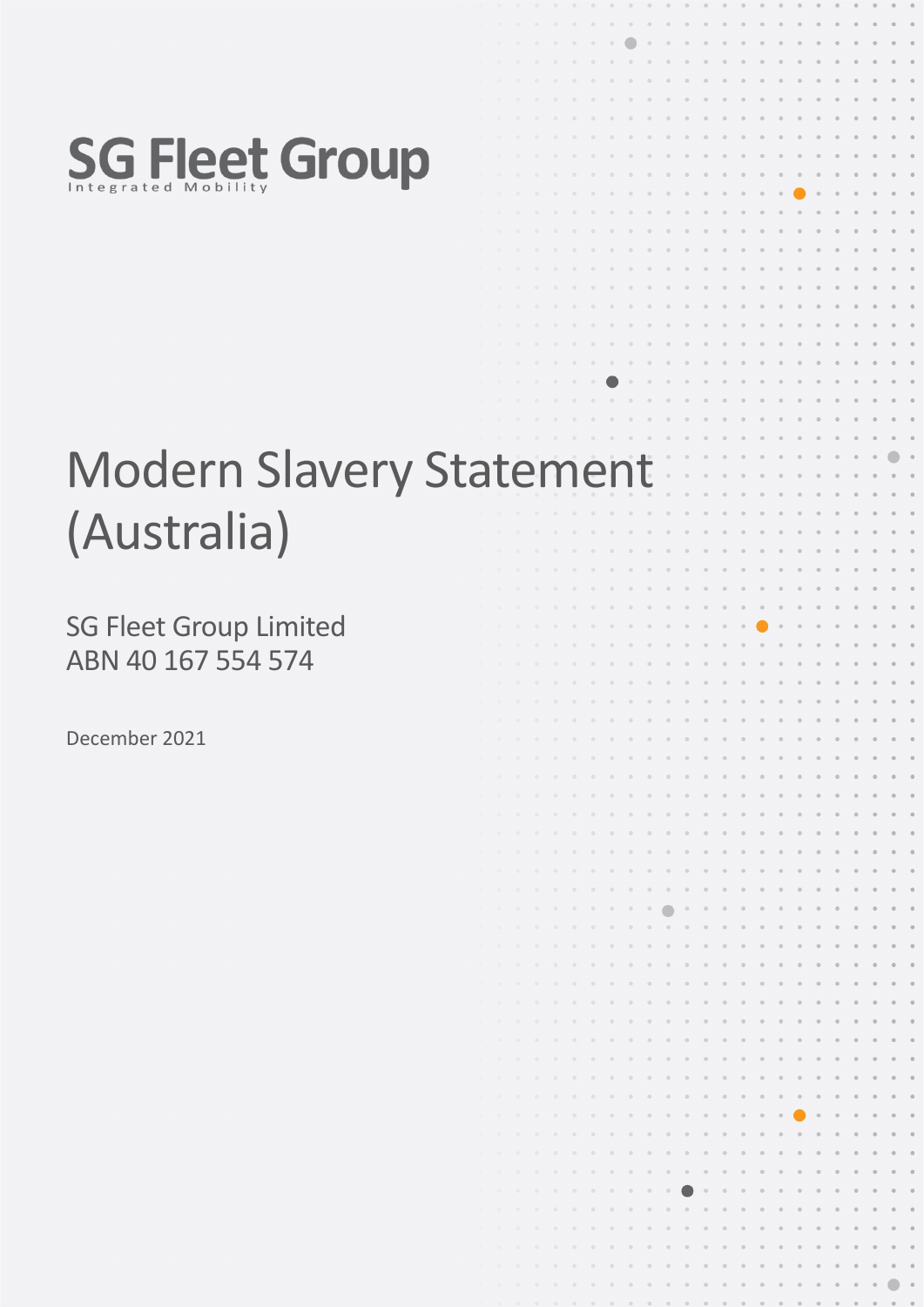

# Modern Slavery Statement

# **A. Reporting entity**

This statement is made pursuant to the Modern Slavery Act 2018 (Cth) by SG Fleet Group Limited (ABN 40 167 554 574) and its related entities (together, "SG Fleet" or "the Company") for the financial year ending 30 June 2021. It outlines the approach and initiatives taken by the Company and its related entities to identify and address the risks of modern slavery in its operations and supply chain. The Company has consulted its related entities during the preparation of this statement.

This statement has been approved by the Board of Directors of SG Fleet on 30 November 2021.

Andrew Reitzer Chairman SG Fleet Group Limited

# **B. Structure, operations and supply chains of SG Fleet**

#### **1. Business Overview**

SG Fleet is a leading provider of integrated mobility solutions, including fleet management, vehicle leasing and salary packaging services, with a presence across Australia, as well as in the United Kingdom and New Zealand. In the 2021 financial year, the Company employed approximately 700 staff worldwide and had approximately 140,000 vehicles under management.

SG Fleet operates under two brands across corporate and consumer business segments: sgfleet (operating in Australia, UK and New Zealand) and nlc (Australia).

| <b>Australia</b>                                                                                                                                              | <b>United Kingdom</b>                                                                                                                                                                                 | <b>New Zealand</b>                                                                                                                                                                                                 |  |
|---------------------------------------------------------------------------------------------------------------------------------------------------------------|-------------------------------------------------------------------------------------------------------------------------------------------------------------------------------------------------------|--------------------------------------------------------------------------------------------------------------------------------------------------------------------------------------------------------------------|--|
| Provider of:                                                                                                                                                  | Provider of:                                                                                                                                                                                          | Provider of:                                                                                                                                                                                                       |  |
| passenger, light<br>$\bullet$<br>commercial and<br>heavy commercial<br>vehicle operating<br>leases, finance<br>leases and fleet<br>management<br>services for | contract hire, finance<br>٠<br>lease, daily rental and<br>fleet management<br>services for passenger,<br>light commercial and<br>heavy commercial vehicles<br>for corporate and<br>government clients | passenger and light commercial<br>٠<br>vehicle operating leases and fleet<br>management services for<br>corporate and government<br>clients<br>disposal of passenger and light<br>$\bullet$<br>commercial vehicles |  |

SG Fleet's services and activities for each jurisdiction are summarised in the table below: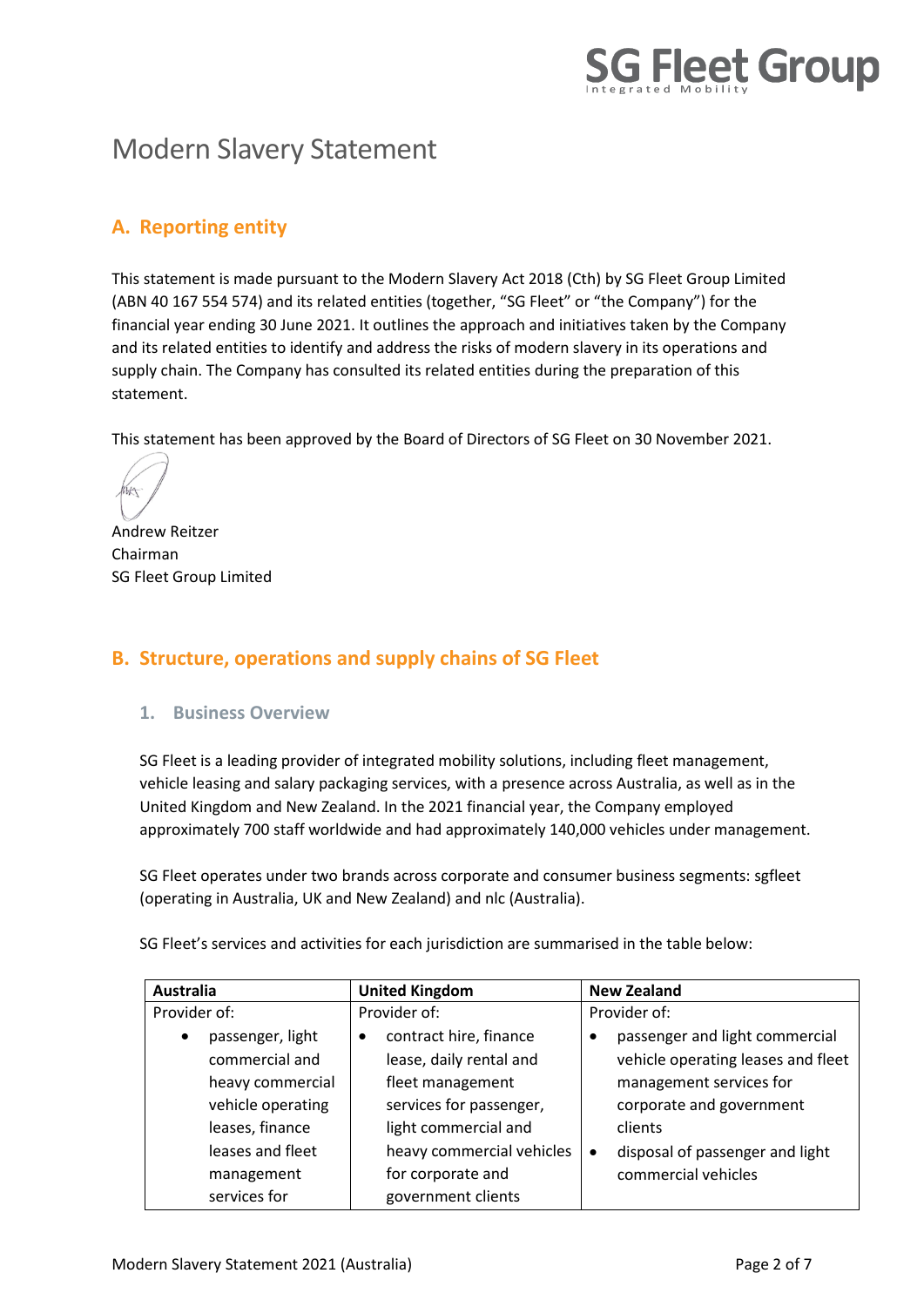

| corporate and       | $\bullet$ | vehicle salary sacrifice     | $\bullet$ | other vehicle-related services, |
|---------------------|-----------|------------------------------|-----------|---------------------------------|
| government          |           | services for individuals     |           | such as mobility and EV         |
| customers           | $\bullet$ | personal vehicle contract    |           | consulting                      |
| passenger vehicle   |           | hire for individuals and     |           |                                 |
| novated leases      |           | sole traders                 |           |                                 |
| and consumer        | $\bullet$ | disposal of passenger,       |           |                                 |
| finance for         |           | light commercial and         |           |                                 |
| individuals         |           | heavy commercial vehicles    |           |                                 |
| insurance products  | $\bullet$ | insurance products           |           |                                 |
| relating to leased  |           | relating to salary sacrifice |           |                                 |
| and managed         |           | leases for individuals       |           |                                 |
| vehicles for        |           |                              |           |                                 |
| corporate and       |           |                              |           |                                 |
| government          |           |                              |           |                                 |
| customers and for   |           |                              |           |                                 |
| novated leases      |           |                              |           |                                 |
| disposal of         |           |                              |           |                                 |
| passenger, light    |           |                              |           |                                 |
| commercial and      |           |                              |           |                                 |
| heavy commercial    |           |                              |           |                                 |
| vehicles            |           |                              |           |                                 |
| other mobility      |           |                              |           |                                 |
| solutions,          |           |                              |           |                                 |
| including car share |           |                              |           |                                 |
| and subscription    |           |                              |           |                                 |
| services            |           |                              |           |                                 |
| other vehicle-      |           |                              |           |                                 |
| related services,   |           |                              |           |                                 |
| such as mobility    |           |                              |           |                                 |
| and EV consulting,  |           |                              |           |                                 |
| and repairer        |           |                              |           |                                 |
| portals             |           |                              |           |                                 |

Further information about SG Fleet's business activities can be found on the Company's website at [www.sgfleet.com.](http://www.sgfleet.com/)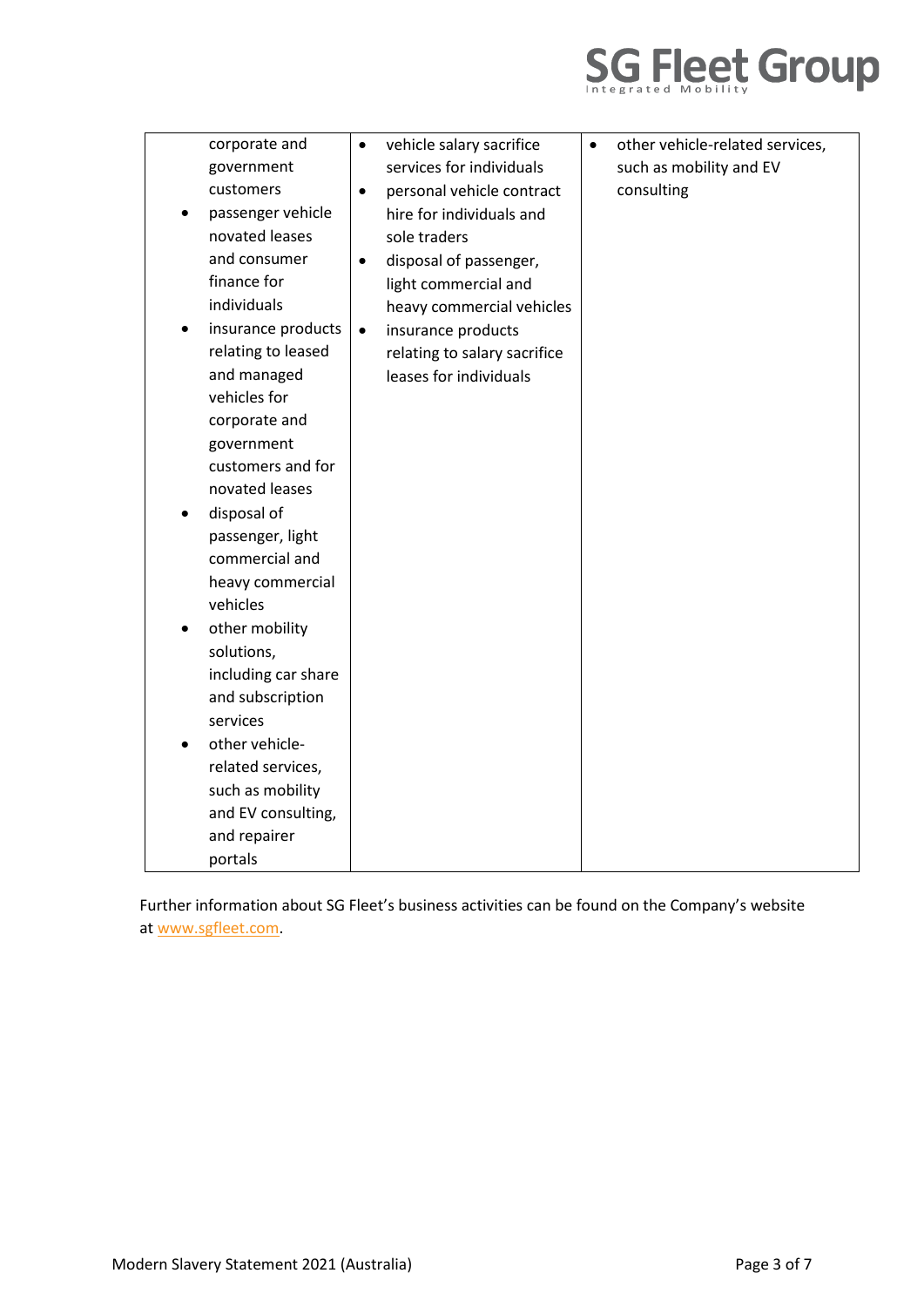

#### **2. Supply Chain**

SG Fleet's operations are primarily office-based. The main categories of supply chain activities relating to or supporting the Company's business activities are as follows:

- provision of daily rental and lease vehicles
- procurement, delivery and disposal of vehicles
- in-life movement of vehicles
- roadside emergency breakdown services
- maintenance and repair of vehicles
- registration, fuel, toll, infringement and accident management services
- sourcing and installation of after-market products, such as electronic devices, racking, and protective equipment for personal and commercial vehicles
- telematic and other hardware devices, and associated software
- lease portfolio funding

Other major categories of suppliers include IT, commercial property, insurance, financial, marketing and other professional services.

In Australia, SG Fleet works with approximately 10,000 suppliers, ranging from small businesses to multi-national companies.

# **C. Risks of modern slavery practices in the operations and supply chains of SG Fleet**

SG Fleet aims to do business with suppliers that have similar values and ethical business practices, including those related to human rights. The Company assesses risks in its operations and supply chain through consultations with relevant internal stakeholders. Risk factors include the location of the supplier, the nature of the goods and services provided, the level of control SG Fleet has over the supplier and the Company's understanding of the supplier's level of corporate governance.

Following this consultation process, the Company has assessed its exposure to the risk of modern slavery and human trafficking as low as its business operations take place in countries with a relatively low prevalence of slavery. However, the Company recognises that modern slavery risks may go beyond its immediate suppliers, for example where suppliers have operations in countries where slavery and human trafficking is more prevalent, or where suppliers use raw materials in manufacturing (for example the manufacturing of motor vehicles) where those raw materials are sourced from high risk countries.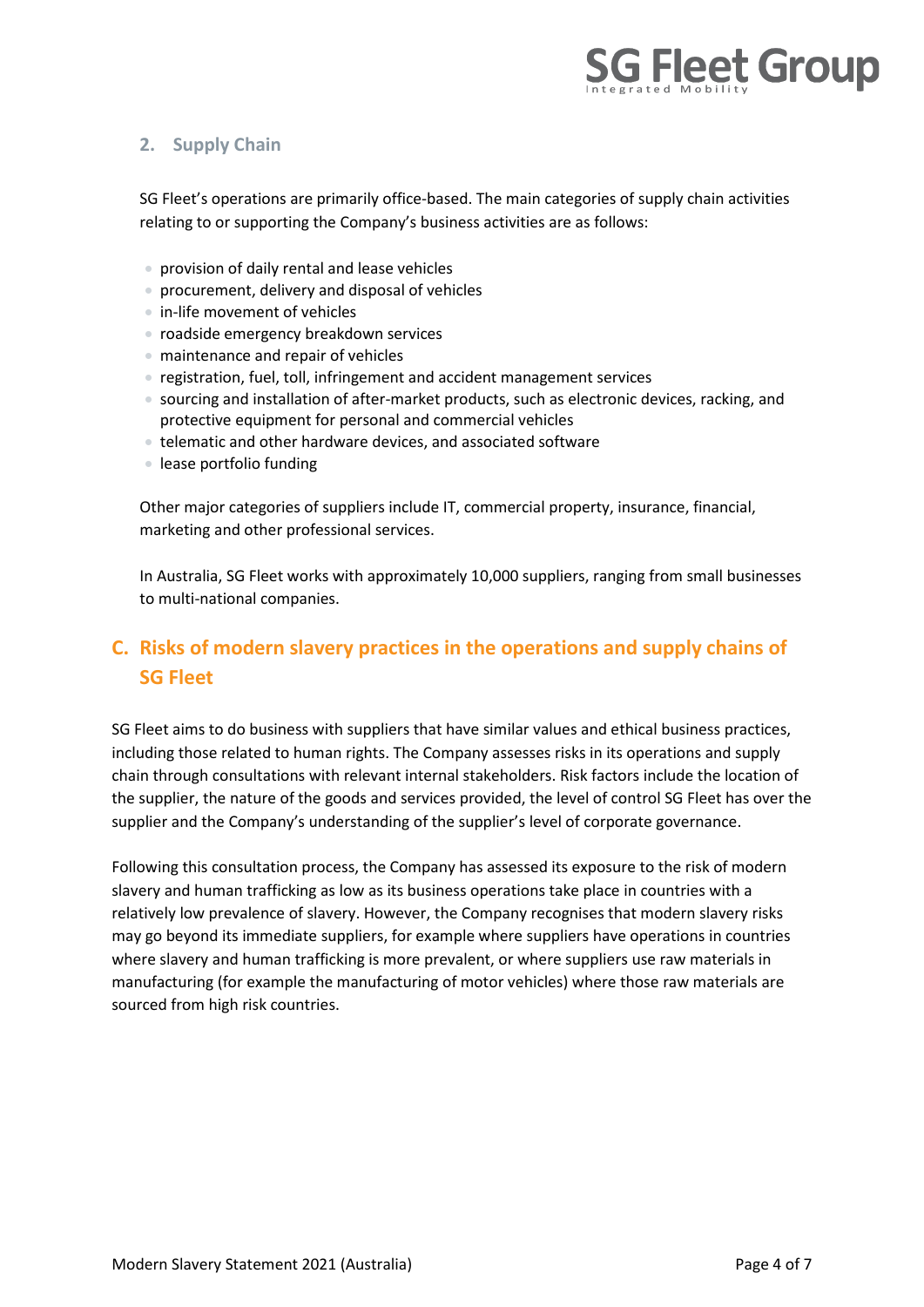

## **D. Actions taken by SG Fleet to assess and address modern slavery risks**

#### **1. Policies & Governance**

SG Fleet is committed to compliance with all applicable laws and standards in the sectors and jurisdictions in which it operates. The Company's corporate values of trust, excellence, collaboration and innovation underpin its culture and the way it conducts business.

SG Fleet aims to identify and mitigate the risk of modern slavery and human trafficking occurring within its supply chain and business operations. To this end, the Company maintains a set of policies and procedures that govern the way it operates. The Company's policies and procedures are aligned to its values, govern the way it operates and reflect how it manages its potential human rights issues with regard to operations and supply chain. These policies and procedures include an Employee Code of Conduct, employment screening, equal opportunity and diversity and whistle-blower programs and a Supplier Code of Conduct. Compliance with business policies and procedures are monitored through an internal audit program.

#### **2. Supplier Code of Conduct**

SG Fleet has adopted a Supplier Code of Conduct, which articulates the Company's expectations from its suppliers, including in respect of their stance on modern slavery and human trafficking, ethical business practices, anti-competitive conduct, safe and fair work conditions and environmental responsibility.

The Supplier Code of Conduct specifically states that suppliers must ensure that all work is undertaken without coercion or any form of forced, bonded, indentured or involuntary labour.

SG Fleet's standard new (and renewed) supplier agreements include an obligation to comply with its Supplier Code of Conduct or to have an equivalent policy. The Company also reserves the right to conduct ad-hoc audits on suppliers to confirm their adherence to the terms of the agreements.

#### **3. Employees & Training**

SG Fleet is committed to maintaining a safe work environment for all staff, which values equal opportunity and is free from discrimination, harassment and victimisation. Educating staff is fundamental to creating such an environment and to ensuring that potential human rights and modern slavery risks are identified and managed.

SG Fleet entities have policies and procedures concerning employment screening (including work eligibility checks), employment conditions and appropriate workplace behaviour. All staff are expected to abide by the requirements of these policies, in addition to demonstrating behaviour consistent with the Company's values. All new staff are required to complete comprehensive training in relation to SG Fleet policies (including codes of conduct), laws and regulations of each state and country relevant to an employee.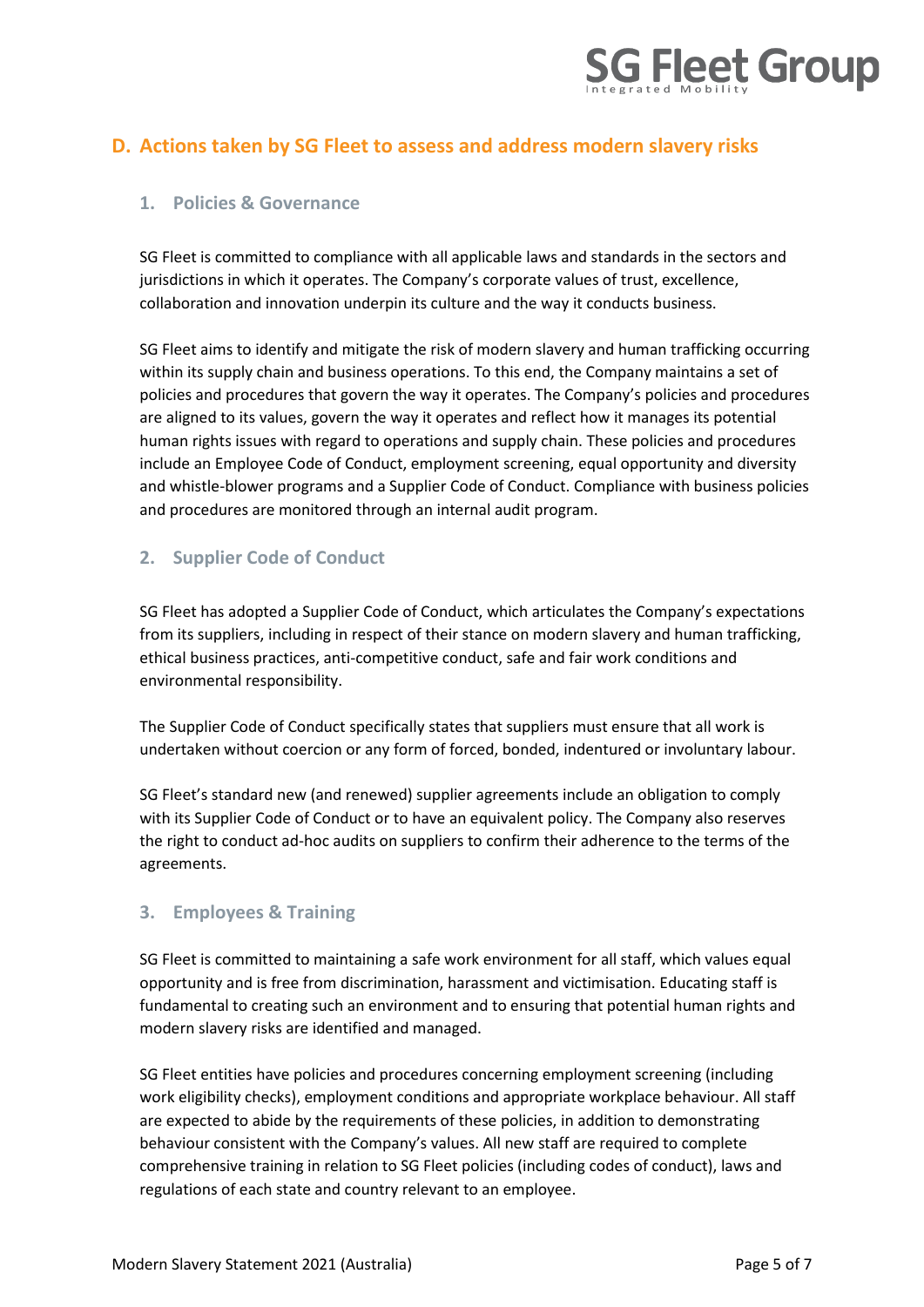

Annual 'refresher' compliance training is mandatory for all staff. Completion is monitored and tracked through an online system. Failure to complete the training within the specified timeframe is escalated to the employee's line manager.

Non-compliance with the SG Fleet Employee Code of Conduct and other policies is taken seriously. Any failure to comply with the Code of Conduct may lead to disciplinary action, which can include termination of employment.

#### **4. FY2021 Performance**

In the 2021 financial year, SG Fleet continued its endeavours to combat slavery and human trafficking by:

- reviewing its Supplier Code of Conduct to ensure ongoing compliance with relevant legislation;
- maintaining its requirement that suppliers comply with SG Fleet's Supplier Code of Conduct is to be included in new (and renewed) supplier contracts, or alternatively, that suppliers must have an equivalent policy;
- working on the implementation of a supplier due diligence questionnaire that requests details of the relevant supplier's modern slavery statement or details of how they prevent modern day slavery within their supply chain; and
- maintaining whistleblowing policies to facilitate the reporting of incidents with regard to corporate social responsibility, including modern slavery and human trafficking.

#### **Case Study**

During the 2021 financial year, the Company reviewed and updated its supplier due diligence questionnaire, which requests details of the relevant suppliers' modern slavery statement or details of how they prevent modern day slavery within their own supply chain. This survey was launched subsequent to the reported period, on 9 August 2021, and completed on 30 August 2021.